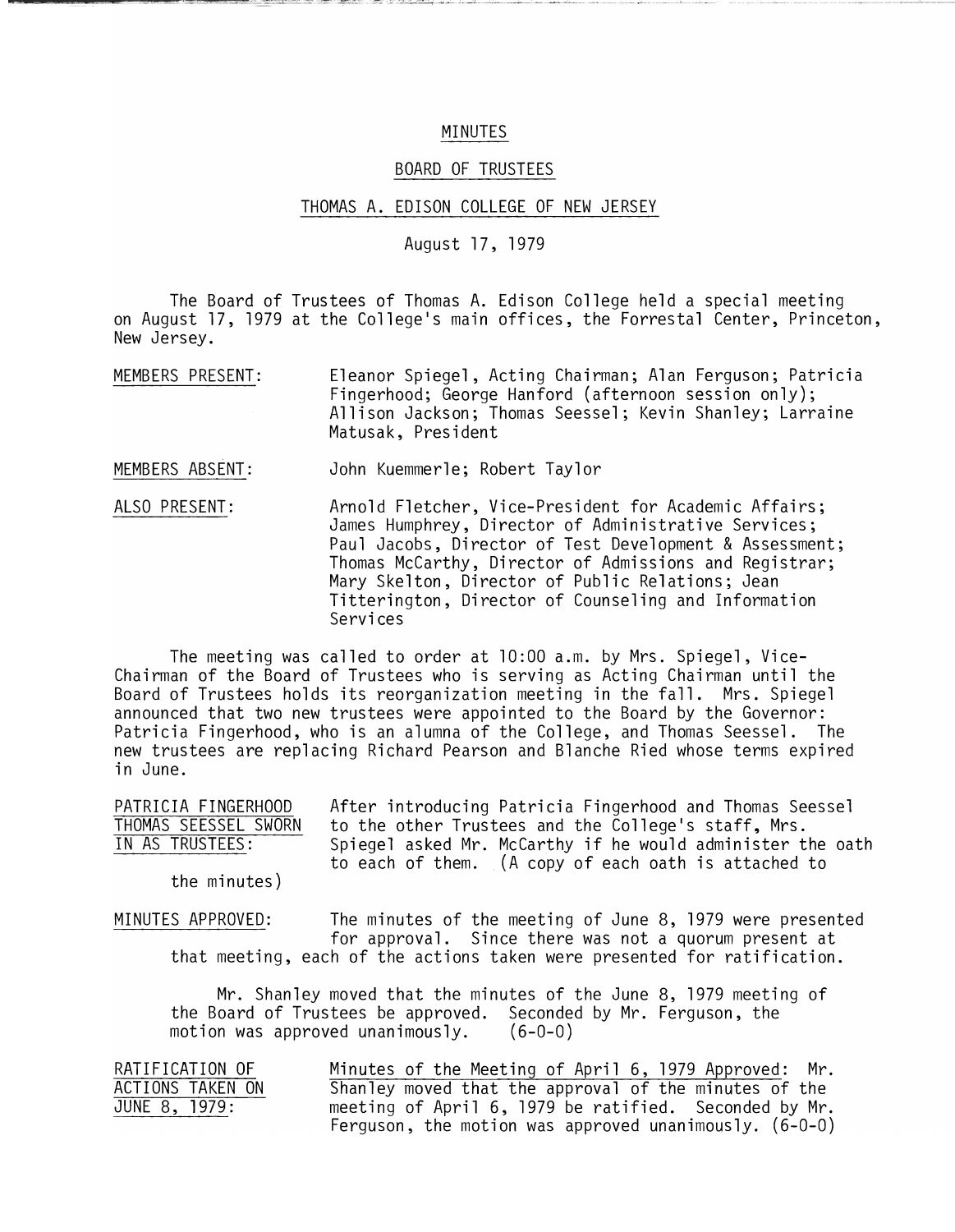Graduates Approved: Mr. Shanley moved that the approval of the graduates presented at the June 8, 1979 meeting be ratified. Seconded<br>by Mr. Ferguson, the motion was approved unanimously. (6-0-0) by Mr. Ferguson, the motion was approved unanimously.

Personnel Actions Approved: Mr. Shanley moved that the approval of the personnel actions presented at the June 8, 1979 meeting be ratified. Seconded by Mr. Ferguson, the motion was approved unanimously. (6-0-0)

Salary Differential for Dr. Fletcher Approved: Mr. Shanley moved that the approval of the salary differential for Dr. Fletcher be ratified. Seconded by Mr. Ferguson, the motion was approved unanimously.  $(6-0-0)$ 

Fee Schedule for 1979-80 Academic Year Approved: Mr. Shanley moved that the approval of the Fee Schedule for the 1979-80 Academic Year be ratified. Seconded by Mr. Ferguson, the motion was approved unanimously.  $(6-0-0)$ 

Rescinding of Credits for Certain CLEP Scores Approved: Mr. Shanley moved that the recission of credits for those CLEP scores submitted by the Trinity Evangelical Study Center of New York that have been invalidated by the Educational Testing Service be ratified. Seconded by Mr. Ferguson,<br>the motion was approved unanimously. (6-0-0) the motion was approved unanimously.

Rescinding of Degrees Awarded or Approved Based on Rescinded Credits Approved: Mr. Shanley moved that the rescission of degrees awarded by the College or approved by the Board of Trustees but not yet awarded which were based on credits which have been rescinded be ratified. Seconded by Mr. Ferguson, the motion was approved unanimously. (6-0-0)

Evaluation of Bachelor of Science Degree Endorsed: Mr. Shanley moved that the endorsement of the Evaluation of the Bachelor of Science degree be ratified. Seconded by Mr. Ferguson, the motion was approved unanimously.  $(6 - 0 - 0)$ 

The motion to assume the administration of Telecollege was not presented for ratification as a result of discussions held with representatives of the Department of Higher Education subsequent to the June meeting of the Board of Trustees.

SPECIAL PLANS There was considerable discussion about honoring the<br>
FOR OCTOBER TOR three retiring trustees (Richard Pearson, Anita Heard FOR OCTOBER three retiring trustees (Richard Pearson, Anita Heard<br>MEETING: The and Blanche Ried) at the October Board of Trustees and Blanche Ried) at the October Board of Trustees meeting. In light of Mr. Pearson's great contributions

to the College as one of the founding trustees and its first Vice Chairman and second Chairman, some type of special honor was suggested. Mrs. Jackson recommended that someone approach the Governor's Office about declaring October 12th Richard Pearson Day. Ms. Fingerhood stated that she would look into that. Ms. Fingerhood and Mr. Ferguson each recommended that some type of certificate be presented to each of the former trustees. Ms. Fingerhood recommended a certificate similar to that given by Glassboro State College. President Matusak said that she would investigate that possibility. Ms. Fingerhood would bring one of the Glassboro State College certificates as a possible model.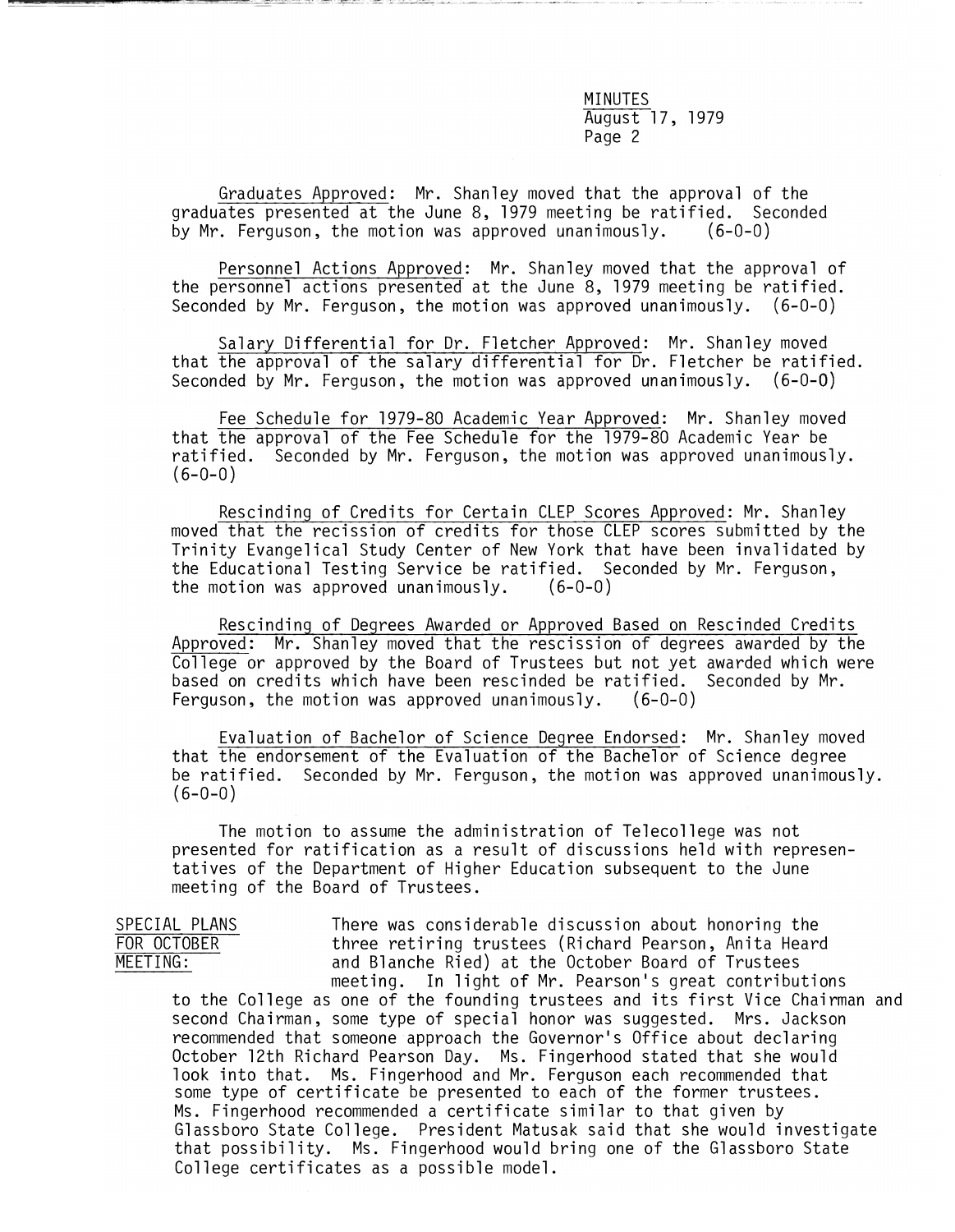RESOLUTIONS HONORING Mr. Ferguson recommended that since Mr. Pearson and Ms.<br>RICHARD PEARSON AND Ried were founding members of the Board of Trustees. a Ried were founding members of the Board of Trustees, a BLANCHE RIED APPROVED: special resolution of the Board of each of them be approved. Seconded by Mr. Shanley, the motion was approved unanimously. (A copy of each resolution is attached to the minutes.)  $(6-0-0)$  $minutes.$ )

GRADUATES Mrs. Spiegel then recognized President Matusak and Mr. APPROVED: McCarthy who presented for approval the names of 37 candidates for the Bachelor of Arts Degree, 13 candidates for the Bachelor of Science Degree, 16 candidates for the Bachelor of Science in Business Administration Degree, 57 candidates for the Associate in Arts Degree, 4 candidates for the Associate in Science Degree, and 1 candidate for the Associate in Applied Science Degree.

Mr. Shanley moved that the Board of Trustees approve the candidates as indicated on the lists provided by the Registrar; seconded by Mrs. Jackson. There was a brief period of discussion concerning the graduates. Mrs. Jackson recommended that the College investigate ways in which it can cooperate with CETA Prime Sponsors. After the discussion, the motion<br>was approved unanimously. (6-0-0) was approved unanimously.

PERSONNEL ACTIONS Mrs. Spiegel then recognized President Matusak who<br>APPROVED: The reviewed the personnel actions taken by the College reviewed the personnel actions taken by the College since the last meeting of the Board of Trustees.

There were three new appointments, five promotions and four resignations or separations for cause.

Mr. Ferguson moved that the personnel actions taken by the College be approved. Seconded by Ms. Fingerhood, the motion was approved unanimously.  $(6-0-0)$ unanimously.

REPORT OF THE Progress on Kelsey Building Renovation: Mrs. Spiegel<br>PRESIDENT: Then asked President Matusak to give her report on the then asked President Matusak to give her report on the state of the College. The painting has been completed and clean-up undertaken. Carpeting has been laid from the fifth to the second floors. There are no large rooms for meetings except those on the first floor. A possibility for completion of the first floor would be to request additional funds from the Department of Higher Education; the Department could use the meeting rooms for special hearings and as the site of the Board of Higher Education meetings. Carpeting and drapes would run about eight thousand dollars; furniture costs are not available.

The move to Trenton is scheduled for September 8; Mayor Holland will be on hand to greet the staff. There are security needs for the building which hadn't been anticipated such as a lock on the oil tank, external lighting at the rear of the building, repairing the fire escape, and to correct the easy accessibility to the basement from the street. Visitors parking will be available in the state visitor lot in area 6 behind the State House.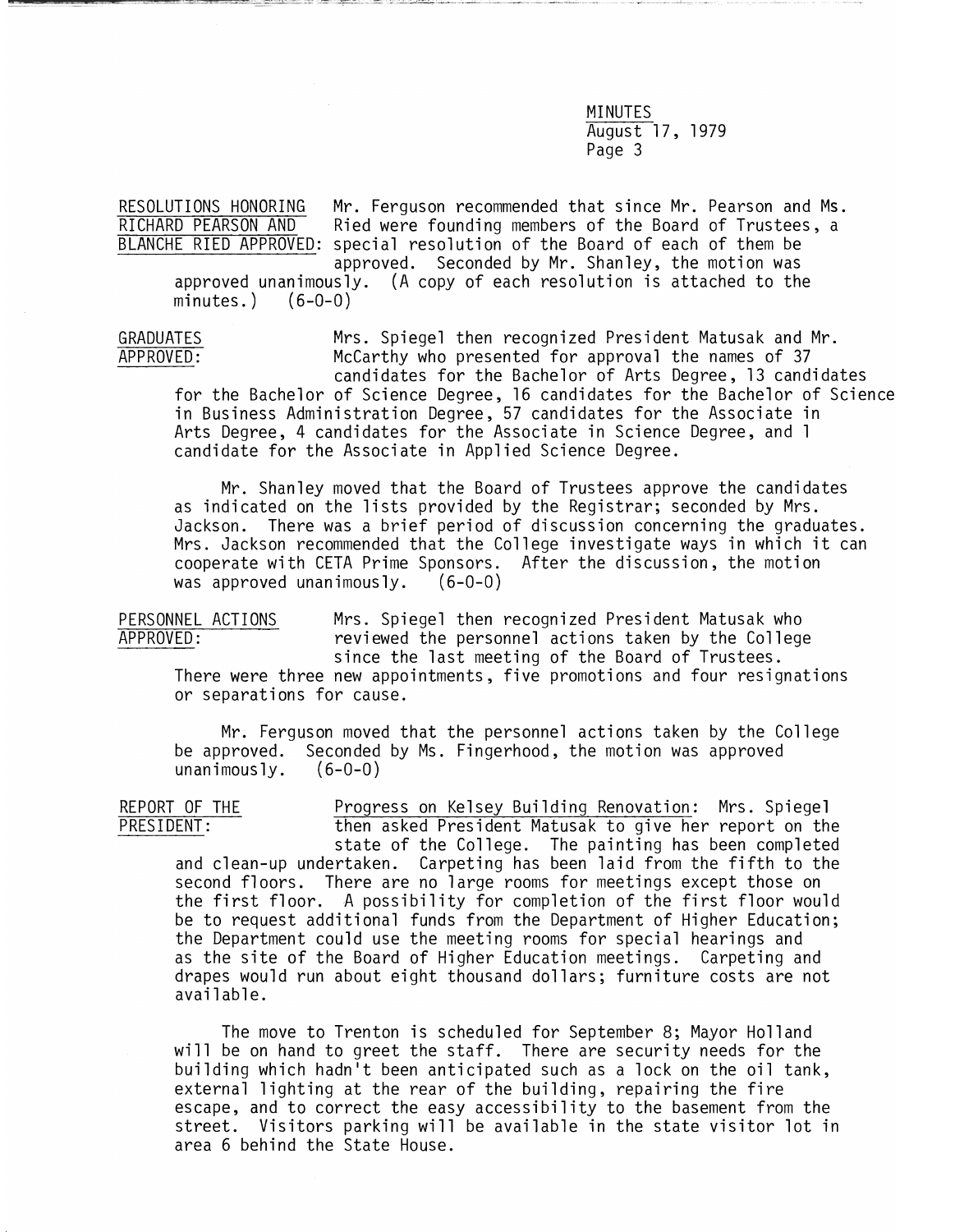A grant of fifteen hundred dollars has been given by the Edison Foundation to provide special lighting and furnishings for the bust of Thomas A. Edison.

There was discussion on preparing a resolution of the Board of Trustees to Chancellor Hollander requesting the funds needed to finish renovating the first floor meeting rooms and offering their use to the Department and Board of Higher Education.

Mr. Ferguson moved that the Resolution requesting funding be approved. Seconded by Mr. Shanley, the motion was approved unanimously. (6-0-0) (Copy of Resolution attached)

Vice-President for Administration and Finance: President Matusak reported that there were 150 responses to the original ad for the Director of Business Services. Since this was a classified position, President Matusak, at the suggestion of the Department of Higher Education, resubmitted the request for a non-classified position. The Department of Civil Service has approved the new position at an A33 salary level. The new position has been re-advertised and the resumes are being screened. An appointment should be made in September.

There was discussion on the role the trustees should play in selecting the new Vice President. One suggestion was to set up an ad-hoc personnel committee to review the candidates. After a brief discussion, Mr. Shanley moved that the Board of Trustees delegate to President Matusak the authority to select the Vice President. Seconded by Mr. Ferguson, the motion was approved unanimously. (6-0-0) motion was approved unanimously.

FY 79 Budget: President Matusak asked Vice-President Fletcher to report on the final budget figures for FY 79. Vice-President Fletcher reviewed the budget problems of FY 79 for the benefit of the new trustees, including the freezing of positions, the request to the Department of Higher Education for additional funding and the recasting of the budget in December when the possibility of a shortfall in income was discovered.

The cost of the Education Hotline is not included in the FY 79 budget since it was covered by federal funds. In FY 80, the College will be required to include the Hotline in its budget. The carry forward in FY 79 will be the last since the FY 80 budget is based on a gross appropriation. The 400 Account (self-sustaining) will continue to have a carry forward.

Fee Refund Policy Approved: President Matusak presented a Fee Refund Policy which has been approved by the Senior Staff of the College. Mr. Seessel moved that the Board of Trustees approve the Fee Refund Policy. Seconded by Mr. Shanley. There was a period of discussion which focused on financial aid possibilities. After the discussion, the motion was approved unanimously. (A copy of the policy is attached to the minutes) (6-0-0)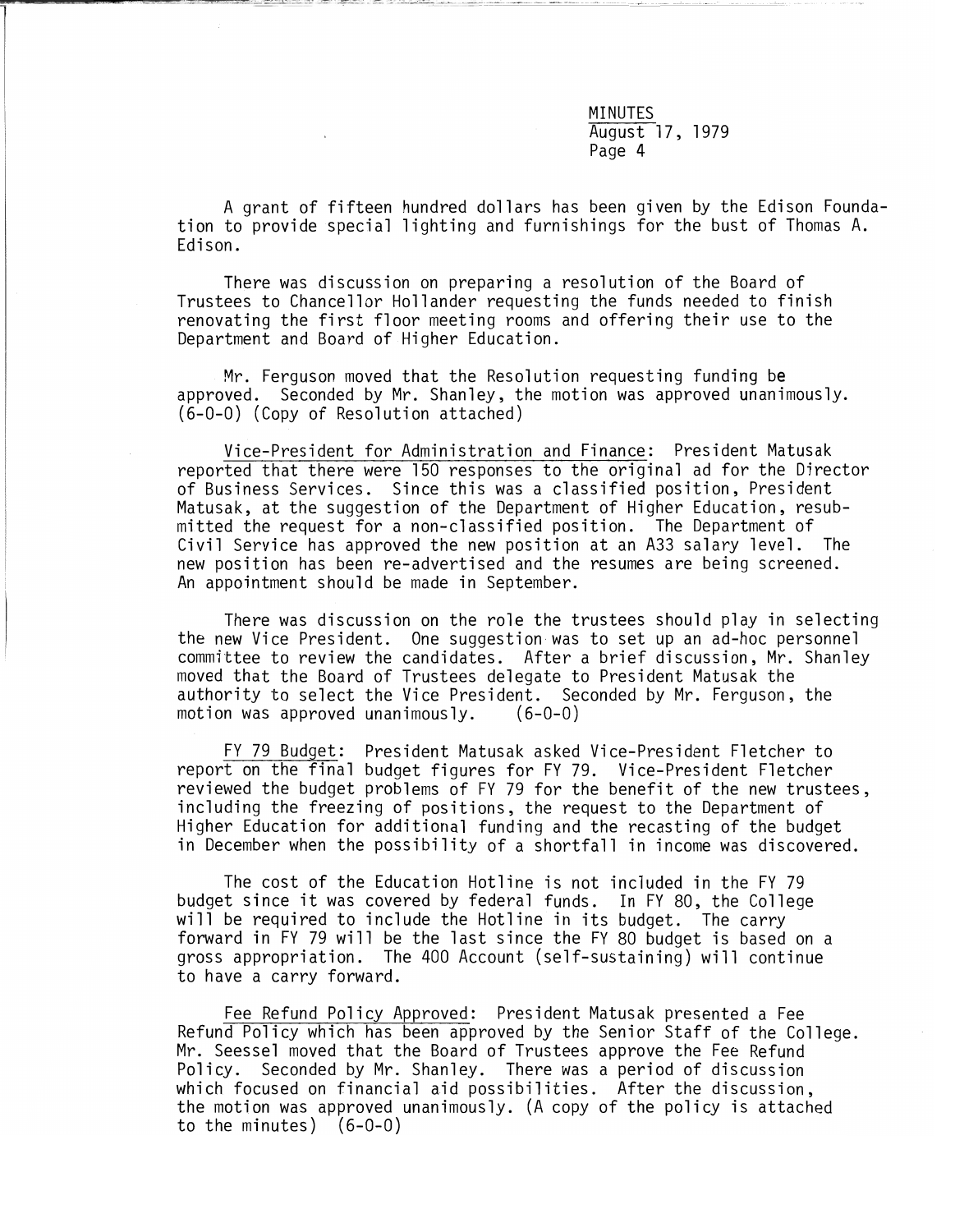RESCINDING OF Mrs. Spiegel then asked President Matusak and Mr. McCarthy CREDITS FOR to review the current situation with regard to the res-<br>CREDITS FOR to review the current situation with regard to the res-<br>CERTAIN CLEP CERTAIN CLEP cinding of credits for CLEP examinations taken by some<br>SCORES APPROVED: of the students affiliated with the Trinity Evangelica of the students affiliated with the Trinity Evangelical<br>Study Center of New York. Mr. McCarthy reported that

he has written to each of the students and has received written or oral communication from a few of the students but not many.

Subsequent to the June meeting of the Board of Trustees, three additional students were identified as having been granted credit for CLEP examinations whose scores are now invalidated by the Educational Testing Service. A total of five general examinations and twelve subject examinations are involved.

Mr. Ferguson moved that the credits previously awarded by the College for scores on CLEP examinations now invalidated by the Educational Testing Service be rescinded. Seconded by Mrs. Jackson, the motion was approved unanimously. (6-0-0)

RESCINDING OF Mr. Ferguson moved that the degree awarded to one of the<br>DEGREE AWARDED students which was based on credits which have been DEGREE AWARDED students which was based on credits which have been<br>BASED ON sescinded be rescinded. Seconded by Mrs. Jackson, 1  $\overline{BASED}$  ON rescinded be rescinded. Seconded by Mrs. Jackson, the RESCINDED CREDITS motion was approved unanimously. (6-0-0) motion was approved unanimously.  $(6-0-0)$ APPROVED :

After this action, the Board of Trustees adjourned for lunch. The afternoon session began at 1 :30 p.m. Mr. Hanford was present for the afternoon session.

FY 80 BUDGET Mrs. Spiegel asked President Matusak to review the<br>APPROVED: budget for FY 80. There was considerable discussion budget for FY 80. There was considerable discussion on the uncertainties included in the budget: with the income match expectation, how will the freeze of positions affect the consumer, how can the College provide the services it must with insufficient staffing?

Mr. Hanford moved that the Board of Trustees accept the FY 80 budget as presented with the understanding that a more detailed and refined budget will be presented in October and that the new Vice President for Administration and Finance be charged to present figures<br>that will be more realistic. Seconded by Mr. Ferguson, the motion<br>was approved unanimously. (7-0-0) was approved unanimously.

FY 81 BUDGET Mrs. Spiegel then asked President Matusak to review<br>APPROVED IN the proposed budget being submitted for FY 81. APPROVED IN the proposed budget being submitted for FY 81.<br>PRINCIPLE: President Matusak pointed out that the increas President Matusak pointed out that the increases are in staff being requested as well as in non-salary areas such as publicity and data processing. There was a discussion concerning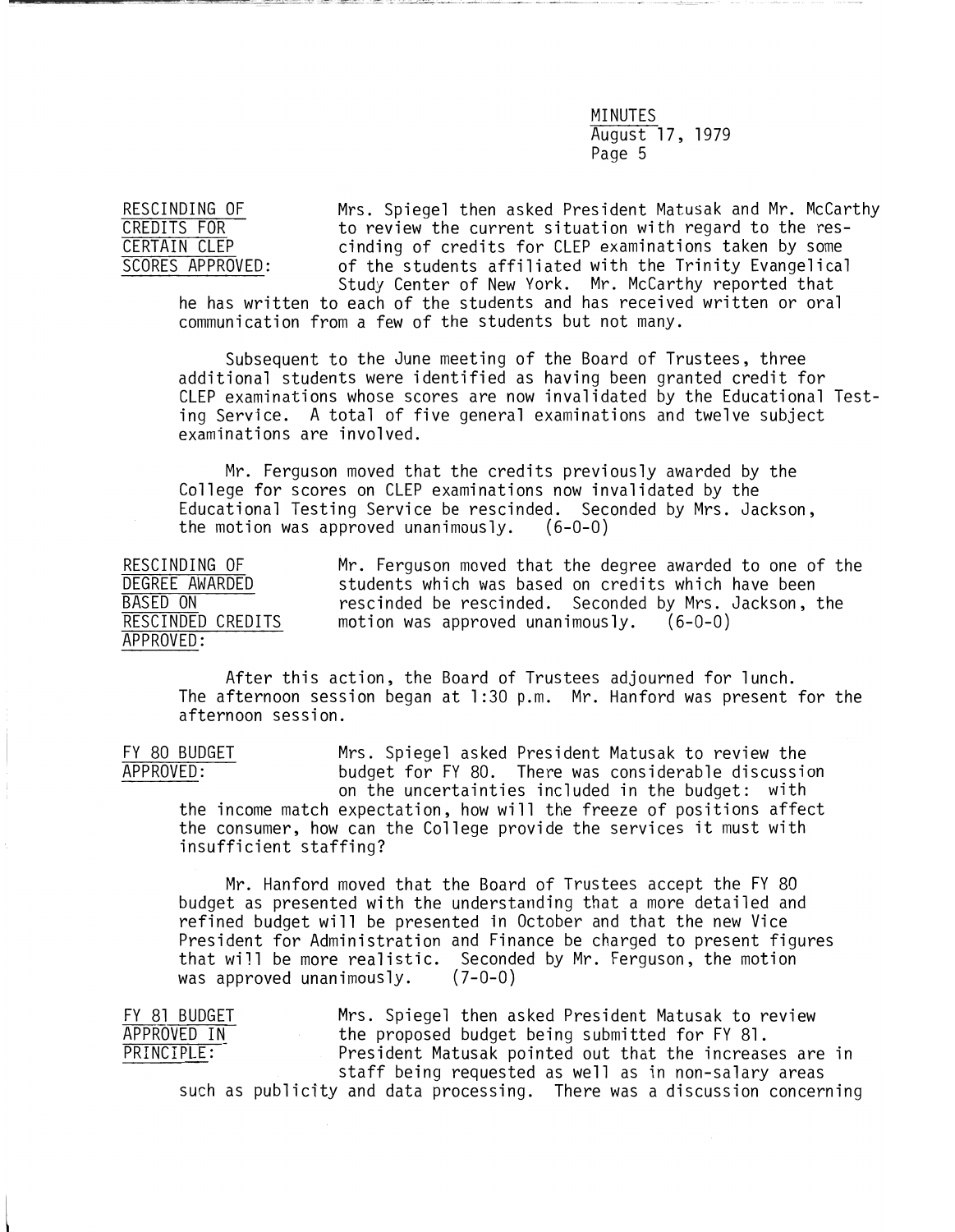Statewide Information Network on Education and its implications for the College. After a period of discussion, Mr. Hanford moved that the Board of Trustees approve in principle the proposed budget for FY 81 with a request that a more detailed budget by program be made available in October. Seconded by Ms. Fingerhood, the motion was approved unanimously. (Z-O-O)

REORGANIZATION OF Mrs. Spiegel announced that the reorganization meeting of<br>THE BOARD: THE Board will be on October 12, 1979. A new Chairman and the Board will be on October 12, 1979. A new Chairman and Vice Chairman need to be elected and assignments made to the Personnel and Finance Committees. Mrs. Spiegel asked Mr. Ferguson to serve as Chairman of the Nominating Committee along with Mrs. Jackson and Mr. Taylor as members. Mr. Hanford moved that the Nominating Committee be charged to report back to the Board at the October 12 meeting. Seconded<br>by Ms. Fingerhood, the motion was approved unanimously. (7-0-0) by Ms. Fingerhood, the motion was approved unanimously.

Mrs. Spiegel announced that President Matusak was preparing an orientation meeting for new Trustees for late September. Any Trustee who wishes to attend should feel free to do so.

DEDICATION OF There was a brief discussion on the date of the dedication<br>KELSEY BUILDING of the Kelsey Building and whether to combine the dedication KELSEY BUILDING of the Kelsey Building and whether to combine the dedication<br>AND PRESIDENTIAL with an inauguration. It was decided that each should be AND PRESIDENTIAL and inauguration. It was decided that each should be information:<br>INAUGURATION: scheduled as a separate event. The dedication should be scheduled as a separate event. The dedication should be tied into one of the anniversaries of an Edison invention.

SALARY ADJUSTMENT Mr. Hanford asked the status of the salary adjustment for<br>FOR VICE-PRESIDENT Vice-President Fletcher for his service as Acting Presider FOR VICE-PRESIDENT Vice-President Fletcher for his service as Acting President.<br>FLETCHER: President Matusak reported that the Salary Adjustment President Matusak reported that the Salary Adjustment Committee of the State must approve it. Chancellor

Hollander has sent a written endorsement of the adjustment. There is, however, a backlog of cases before this Committee.

WORK, EDUCATION Mr. Ferguson asked the status of the Work, Education and<br>AND LEISURE Leisure Initiative. President Matusak stated that she AND LEISURE Leisure Initiative. President Matusak stated that she<br>INITIATIVE: had not received a report from Richard Pearson but tha had not received a report from Richard Pearson but that she and Mr. Pearson would be meeting with Ray Male.

Mrs. Jackson reported that while she has been serving on the Work, Education and Leisure Advisory Board, it has met only twice.

MR. HANFORD Mrs. Spiegel announced that the reason for Mr. Hanford's<br>APPOINTED absence from the morning session was his appointment as APPOINTED absence from the morning session was his appointment as ACTING PRESIDENT Acting President of the College Entrance Examination Board<br>OF THE COLLEGE which was being announced at that time. The other Trustees OF THE COLLEGE which was being announced at that time. The other Trustees<br>ENTRANCE EXAMINA- joined her in congratulating him on his appointment. ENTRANCE EXAMINA- joined her in congratulating him on his appointment.<br>TION BOARD:

There being no new business, Mr. Hanford moved that the meeting be adjourned. Seconded by Mrs. Jackson, the meeting was adjourned at 3:40 p.m. The next meeting is scheduled for Friday, October 12, 1979 at the College's new offices in Trenton.